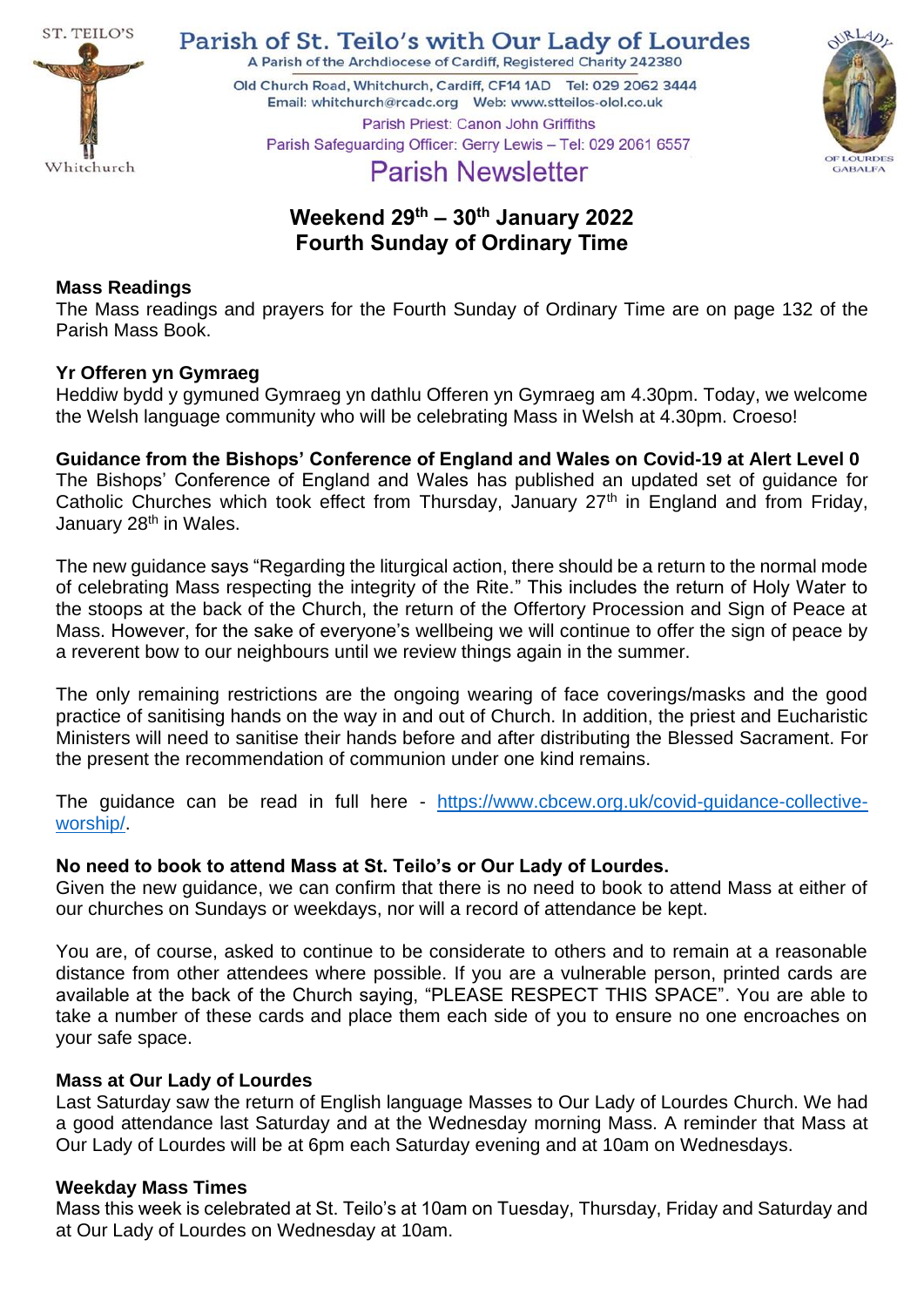# **The Presentation of the Lord – Wednesday, February 2nd**

On Wednesday, the Church celebrates the feast of the Presentation of the Lord Jesus in the Temple. The Presentation occurred forty days after the birth of Jesus and has been known for many years as Candlemas due to the blessing and procession of candles which is included in the feast's liturgy.

We will gather for Mass on the Feast of the Presentation at Our Lady of Lourdes at 10am. Why not come along to celebrate this special day, when we rejoice in the Great Light which has come into the World.

# **St. Blaise – Thursday, February 3 rd**

On Thursday, we keep the memory of St. Blaise, Bishop and Martyr. St. Blaise is honoured as the Patron Saint of sufferers from throat diseases. The blessing of throats will take place at Mass on St. Blaise's Day.

# **Diamond Wedding – Congratulations**

Our congratulations go to Jeanette and Bob Manson, long time members of the parish, who celebrate their Diamond (60th) wedding anniversary on Thursday. We wish Jeanette and Bob every blessing on this occasion and pray for their wellbeing in the years ahead.

# **First Friday Coffee Morning and Cake Sale**

This Friday, February 4th, is the First Friday of the month so there will be Coffee Morning and Cake Sale after the 10am Mass at St. Teilo's. Why not come along to share coffee, tea, good fellowship and a raffle and buy some of the lovely cakes made by the ladies of the parish?

### **Candle in the side-chapel**

The candle burning in the side-chapel is lit throughout this week for the Watts Family Intentions.

# **Adoration and Exposition**

There will be Adoration and Exposition of the Blessed Sacrament on Friday this week from 10.30am to midday. Why not come along to spend time in silent prayer and adoration before the Lord?

# **Church Heating – St. Teilo's**

Twice last week, the heating fans, controlled by the switches with lights on in the sacristy corridor, were turned off, meaning that the Church Heating did not operate. Please, please do not turn off these switches. If they are not on, the boiler fires but no heat is projected into the Church.

# **Synod – National Justice and Peace Network, ACTA & Root and Branch Collaboration**

ACTA (A Call to Action) is working with Root and Branch and the National Justice and Peace Network to support the Synodal Process. The focus of their work has been to engage with the many who are no longer participating in parish activities, whose voice needs to be heard. In the Archdiocese, the three groups have come together to support an evening when we can discuss such issues. The event on the evening of Tuesday February  $8<sup>th</sup>$  at 7pm is being run with the support of the Diocesan Synodal Team. If you reside in the area of the Archdiocese of Cardiff, you would be most welcome to join this event.

The event will ask fundamental questions around 'What YOU think of the Catholic Church?' including

- Have you walked away from the Church?
- Do you have issues with the Church's teachings?
- What changes does the Church need to make for the future?
- How can the Church best serve the world?
- What is your dream for a future church?

We need to hear from YOU. Pope Francis has asked the Church to listen. We want YOU to be heard.

Contact [fbcallus@aol.com](mailto:fbcallus@aol.com) to register for the event.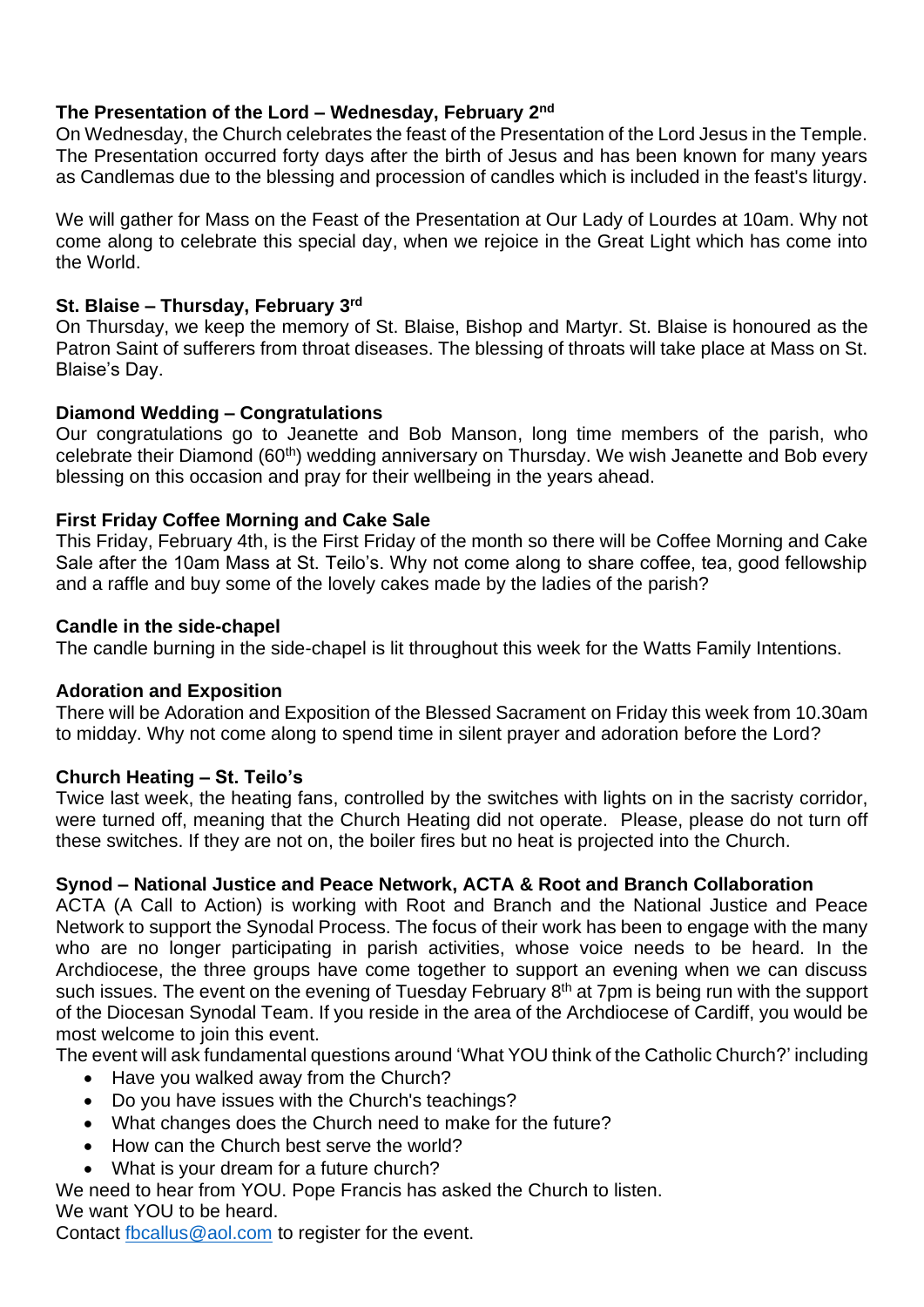### **Baptism Preparation Course**

The next Baptism Course takes place on Wednesday, February 9<sup>th</sup> at 7pm and completes on Wednesday, February 16<sup>th</sup> at 7pm at St. Teilo's Parish Hall. All those who wish to have their child baptised need to attend the course before the Baptism. Please e-mail Cathy and Mel if you plan to attend: [catherinehopkins45@gmail.com](mailto:catherinehopkins45@gmail.com)

#### **First Holy Communion**

Preparation for First Holy Communion will commence with the first session for the Children at 9am next Sunday Morning in St. Teilo's Parish Hall.

#### **Christ the King Primary School – Nursery Applications September 2022**

This concerns children born between 01/09/2018 and 31/08/2019. The application system opened on Monday January 24<sup>th</sup> and will close on Monday February 21<sup>st</sup> for children starting nursery in September 2022. Applications are available on the school website under the Key Information tab and then select Admissions:<https://www.christthekingcathprm.co.uk/admissions/> If you would prefer, the school can post an application out to you. Please contact the school office at: [christthekingprm@cardiff.gov.uk](mailto:christthekingprm@cardiff.gov.uk) to request a hard copy.

#### **Parish Council Elections**

Fr. John writes: I was extremely gratified to see the number of people (18) who were nominated for the new Parish Council. While some of the 18 decided for personal reasons not to stand, it is a good sign for the parish that so many people were willing to be considered.

The Candidate Information and Ballot Papers are available at the back of both Churches this weekend. Please take them and read them carefully and pray about the choices you have. The Ballot papers, on the back of the Candidate Information, need to be returned over the next three Sundays. Voting will finish on Sunday, February 20<sup>th</sup> and on Sunday, February 27<sup>th</sup>, the New Parish Council Members will be announced.

#### **Children's Liturgy**

Nick Davies, a member of the Children's Liturgy team continues to provide resources designed for children and families. The resources can be found on the parish website. The children's resource for the Baptism of the Lord can be found here – [https://stteilos-olol.co.uk/wp](https://stteilos-olol.co.uk/wp-content/uploads/2021/12/30Jan-C.pdf)[content/uploads/2021/12/30Jan-C.pdf](https://stteilos-olol.co.uk/wp-content/uploads/2021/12/30Jan-C.pdf) and the family one here – [https://stteilos-olol.co.uk/wp](https://stteilos-olol.co.uk/wp-content/uploads/2021/12/30Jan-FT.pdf)[content/uploads/2021/12/30Jan-FT.pdf](https://stteilos-olol.co.uk/wp-content/uploads/2021/12/30Jan-FT.pdf)

### **Praying for the Sick of the Parish**

Please remember those who are sick in your daily prayers: Fr. Andrew Berry OSB, Keith Alexander, Bob Bending, Yvonne Butcher, Dorothy David, Barbara Day, Philip Evans, Mary Jones, Mary Joseph, John Mintram, Theresa Ng, Tom O'Leary, Terry O'Shea, Derek Phillips, Bridget Wynne-Farrell and Eileen Yaxley. If you would like to add someone to the list, please email [whitchurch@rcadc.org.](mailto:whitchurch@rcadc.org)

#### **Rest in Peace**



In your mercy, please pray for the repose of the souls of Dom Alexander George, Monk of Downside, recently transferred to Belmont, who died last week, and Mrs. Grace O'Donnell, a 100 year old parishioner who died recently. Mrs O'Donnell's Requiem Mass will take place on Thursday, February 10<sup>th</sup> at 10.15am followed by

Internment at Pantmawr Cemetery. Please also pray for the repose of the souls of those whose anniversaries occur at this time: Canon Thomas Keane, Letitia Geary, Jean Sharp, Maud Martin, Thomas Holley, Barbara Gardner, James O'Brien, John Purcell, Theresa James, Catherine Mears, Gwynne Wheeler, Michael Riley, Mary Cleary, George Cutajar, Mary Simmonds, Edgar Morgan, Charles Bond, Mary Stack, Margaret Phelan, Pelar Pedira, Margaret Caley, Alice Andrews, Martin Mears, Lynda Crews, Eugene Bregeon, James Kirk, Christopher Taverner, Sarah Hooper, Lily Arnstrong, Alfred Hicks, Mary Sherriff, David Cooper, Albert Miller, Elizabeth Wilkins, Marion Freeman, Helen Caroll, Cornelius Landers, Ethel Donohue, Feleani Hellings, Albert Morris, Bridget Kelly, Zdzishaw Wiechowicz, David Trott and Patricia Kydd.